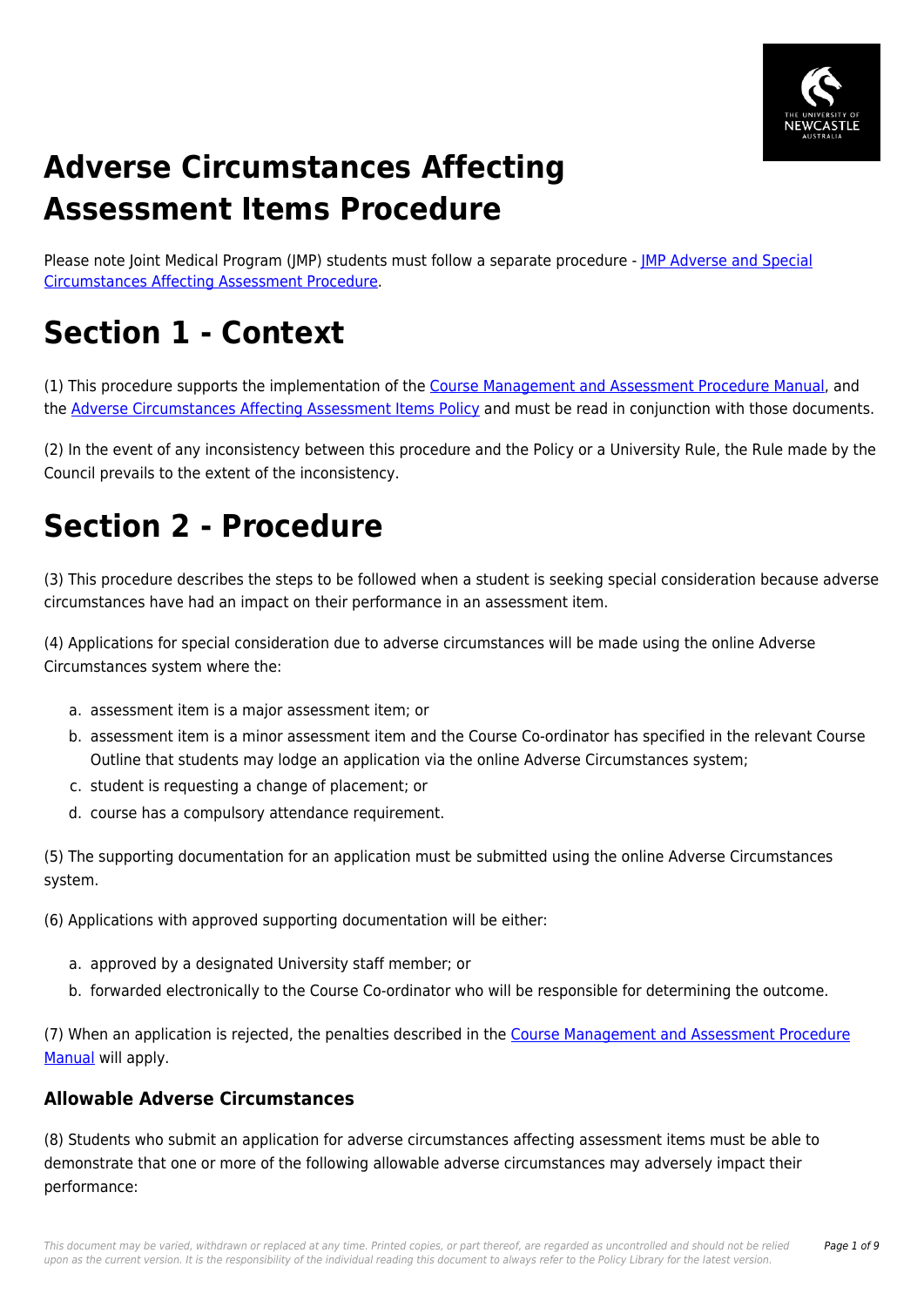- a. health grounds either physical or psychological;
- b. non-health grounds such as:
	- i. compassionate grounds for example, the death or serious injury of a close family member or friend;
	- ii. hardship for example, sudden loss of employment; family breakdown; or severe disruption to domestic arrangements;
	- iii. trauma for example, impact of crime or accident; impact of natural disasters;
	- iv. cultural days; or
	- v. unavoidable commitments for example, but not limited to, volunteer firefighters or student reservists.
- (9) Adverse Circumstances do not include:
	- a. misreading the Course Outline or the examination timetable;
	- b. usual work commitments;
	- c. travel plans;
	- d. ignorance of assumed knowledge requirements for a course; or
	- e. an inability to meet the inherent requirement of the program or course.

#### **Requests for an Extension of Time to Submit an Assessment Item (Excluding In-class and Formal Examinations)**

(10) Students who experience adverse circumstances affecting their ability to submit an assessment item by the due date may request an extension of time for submission of the assessment item.

(11) Students must submit their adverse circumstances application via the online Adverse Circumstances system by 11:00pm on the due date of the assessment item.

(12) Students must supply the supporting documentation online through the Adverse Circumstances system within three calendar days after the submission of the online application. Appropriate supporting documentation is described in Clauses 60 to 66 of this procedure.

(13) Aboriginal and Torres Strait Islander students seeking exemption from providing supporting documentation, particularly on cultural or compassionate grounds, are required to seek written authorisation in accordance with the [Adverse Circumstances Affecting Assessment Items Policy.](https://policies.newcastle.edu.au/document/view-current.php?id=235)

(14) Following submission of the application and the appropriate supporting documentation the authorised University staff member will either:

- a. approve the application where there is an Allowable Adverse Circumstance and the extension of time request is less than or equal to three days; or
- b. forward the application to the Course Co-ordinator (or nominee) via email for action and determination of the outcome as soon as possible and usually within three working days. Possible outcomes are listed clause 12 of the [Adverse Circumstances Affecting Assessment Items Policy](https://policies.newcastle.edu.au/document/view-current.php?id=235).

(15) Students will be notified of the outcome of the application via email.

(16) Students who are granted an extension must attach the adverse circumstances approval authorisation email to or with the submission of the assessment item so it is apparent to the marker that an extension has been approved.

(17) Students are required to retain all supporting documentation relating to their application for a period of six months, in accordance clause 17 of the [Adverse Circumstances Affecting Assessment Items Policy](https://policies.newcastle.edu.au/document/view-current.php?id=235).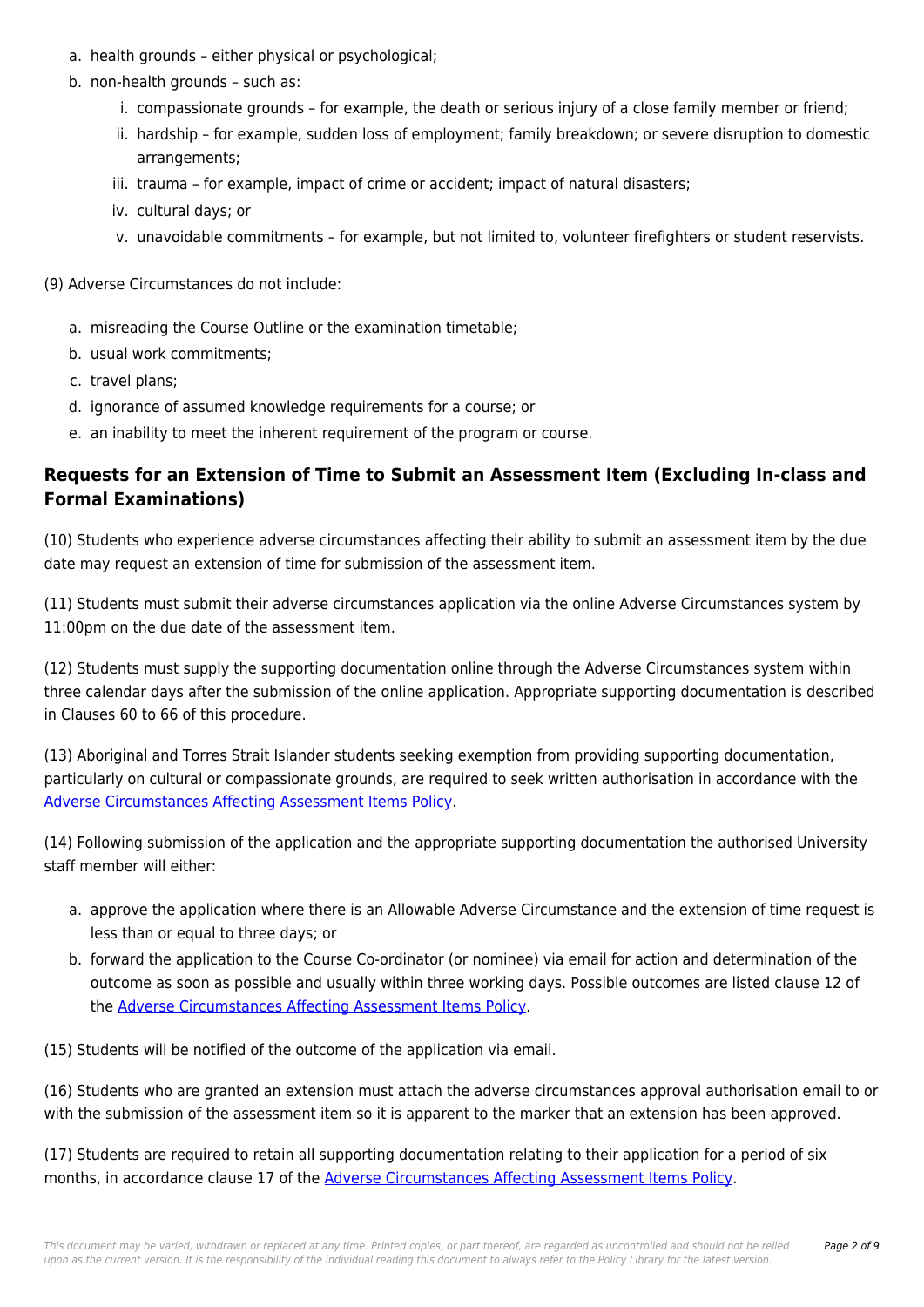### **Requests for a Rescheduled In-Class Examination Following Adverse Circumstances**

(18) The following clauses (19-25) relate to requests for a rescheduled in-class examination following adverse circumstances that have effected either:

- a. preparation for an in-class examination; or
- b. attendance at an in-class exam.

(19) Students who experience adverse circumstances that may have affected their preparation or ability to attend the examination may request the rescheduling of an in-class examination.

(20) Students must submit their application via the online Adverse Circumstances system by the scheduled time of the in-class examination.

(21) Students must supply the supporting documentation online through the Adverse Circumstances system within three calendar days after the submission of the online application. Appropriate supporting documentation is described in clauses 60-66 of this procedure.

(22) Following submission of the application and supporting documentation the application will be available for the Course Co-ordinator (or nominee) to view in the Adverse Circumstances system.

(23) The Course Co-ordinator (or nominee), will determine the outcome of the application as soon as possible and usually within three working days.

(24) Students will be notified of the outcome of the application via email.

(25) The Adverse Circumstances Approval Authority email issued to the student must be retained by the student for a period of six months, in accordance with clause 17 of the [Adverse Circumstances Affecting Assessment Items Policy.](https://policies.newcastle.edu.au/document/view-current.php?id=235)

# **Requests for a Rescheduled In-Class Examination Following Adverse Circumstances that have Affected a Student's Performance During an In-class Examination**

(26) Students who experience adverse circumstances during the in-class examination prior to leaving the examination room are required to advise the exam supervisor of their intention to submit an Adverse Circumstances application.

(27) Students must submit their application via the online Adverse Circumstances system as soon as possible after the scheduled in-class examination and no later than three calendar days after the in-class examination.

(28) Students must supply the supporting documentation online through the Adverse Circumstances system within three calendar days after the submission of the online application. Appropriate supporting documentation is described in clauses 60-66 of this procedure.

(29) The Course Co-ordinator will keep the student's examinations answer booklet until such time as they have assessed the Adverse Circumstances application. The application may be either:

- a. granted: an alternative examination or assessment is granted, the original examination booklet will be held unmarked until the alternative examination or alternative assessment is completed; or
- b. denied: the original examination booklet will be marked; or
- c. withdrawn by the student: the original examination booklet will be marked.

(30) When a student is granted an alternative assessment item, the final mark awarded for the assessment item will be the mark achieved in the alternative assessment item – not whichever mark is higher.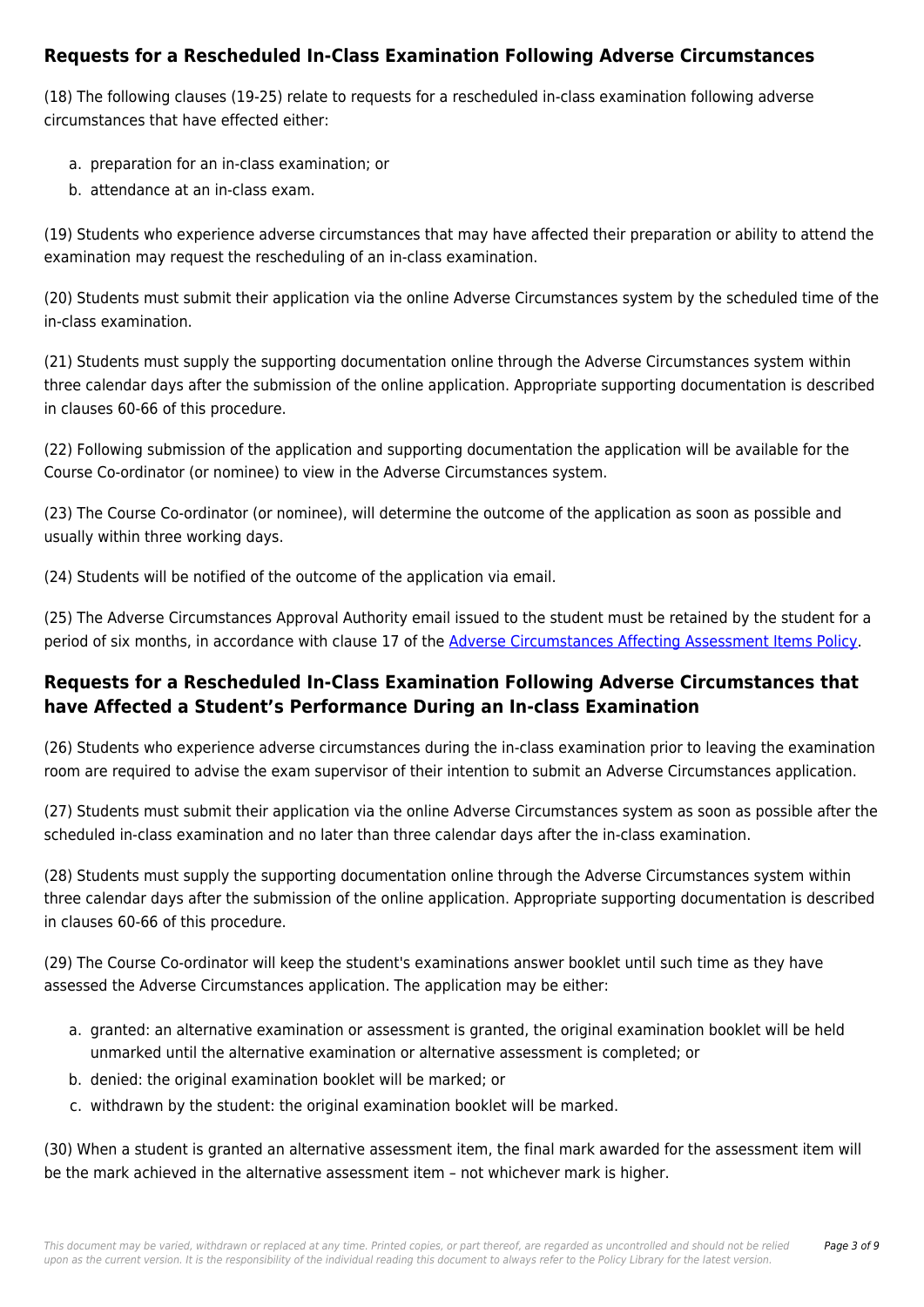(31) Students who have attempted an in-class examination by virtue of the attendance sheet (or equivalent) are not eligible for a supplementary examination or alternative assessment item unless they comply with the requirements specified above (clauses 26 to 29).

### **Requests for a Rescheduled Examination Following Adverse Circumstances that have Affected Either Preparation for or Attendance at a Formal Examination**

(32) Students must submit their adverse circumstances application via the online Adverse Circumstances system prior to the scheduled date of the examination as listed in the Formal Examination timetable.

(33) Students must supply the supporting documentation online through the Adverse Circumstances system within three calendar days after the submission of the online application. Appropriate supporting documentation is described in clauses 60-66 of this procedure.

(34) Following lodgement of the application and on presentation and acceptance of appropriate supporting documentation the Course Co-ordinator will determine the outcome of the application.

(35) Where a student is granted a rescheduled examination, this will be scheduled by Student Central and will be held in the rescheduled examination period.

(36) Students who have been granted a rescheduled examination but are unable to sit the rescheduled examination can request a second reschedule, where:

- a. the original circumstances are ongoing; or
- b. new circumstances have arisen which were not known at the time of approval of the original rescheduled examination request.

(37) The relevant School will be responsible for organising and supervising the rescheduled examination and notifying the student.

(38) The special examination will be scheduled by the Examinations Office.

(39) Students will be advised of the outcome or progress of the application, within three working days after lodgement.

## **Requests for a Rescheduled Examination Following Adverse Circumstances that have Affected a Student's Performance During a Formal Examination**

(40) Students who experience adverse circumstances during the examination are required to indicate their intention to submit an Adverse Circumstances application to the Exam Room Supervisor prior to leaving the examination room.

(41) Students must submit their Adverse Circumstances application via the online Adverse Circumstances system as soon as possible after the examination and no later than three calendar days after the examination.

(42) Students must supply the supporting documentation online through the Adverse Circumstances system within three calendar days after the submission of the online application. Appropriate supporting documentation is described in clauses 60-66 of this procedure.

(43) The Course Co-ordinator will keep the student's examinations answer booklet until such time as they have assessed the Adverse Circumstances application. The application may be either:

a. granted: an alternative examination or assessment is granted, the original examination booklet will be held unmarked until the alternative examination or alternative assessment is completed; or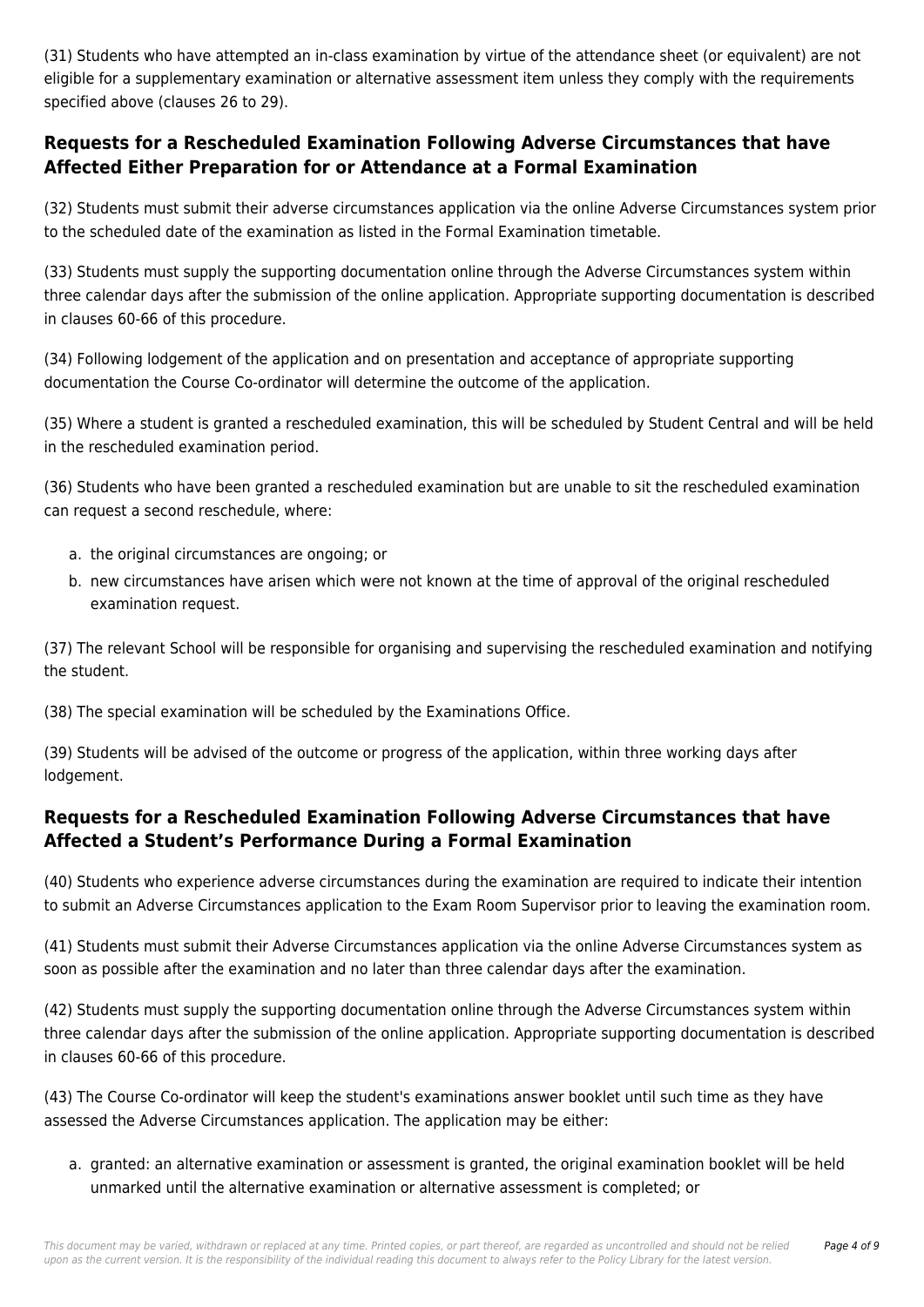- b. denied: the original examination booklet will be marked; or
- c. withdrawn by the student: the original examination booklet will be marked.

(44) Where an examination is scheduled for the rescheduled examination period or an alternative assessment is authorised, the final mark awarded for the assessment item will be the mark achieved in the special examination or alternative assessment – not whichever mark is higher.

(45) Students who have attempted an examination by virtue of the attendance sheet are not eligible for a rescheduled examination or alternative assessment unless they comply with the requirements specified above (clauses 40-44)

#### **Request for Reschedule of Placement (including WIL)**

(46) Students who are unable to complete a placement (including WIL) due to adverse circumstances may apply for a reallocation of the placement.

(47) Students must submit their adverse circumstances application via the online Adverse Circumstances system as soon as possible after allocation of placement and no later than three days before the commencement of the placement.

(48) Students must supply the supporting documentation online through the Adverse Circumstances system within three calendar days after the submission of the online application. Appropriate supporting documentation is described in clauses 60-66 of this procedure.

(49) The adverse circumstances application will be referred to the relevant Course Co-ordinator to determine the outcome of the application.

(50) Where a student is to be granted a special placement this will be scheduled by the relevant Faculty Placement Officers.

(51) Students will be notified via email of the outcome of the application by the Course Co-ordinator.

#### **Requests relating to a Compulsory Attendance Requirement**

(52) Students who are unable to meet a compulsory attendance requirement may apply for consideration under adverse circumstances.

(53) Students must submit their adverse circumstances application via the online Adverse Circumstances system as outlined in the below table.

(54) The adverse circumstances application will be referred to the relevant Course Co-ordinator to determine the outcome of the application.

(55) Students will be notified via email of the outcome of the application by the Course Co-ordinator.

| <b>Compulsory</b><br><b>Attendance</b><br>Requirement | <b>Permissible Grounds</b><br>for Adverse<br><b>Circumstances</b>   | <b>Student Action</b>                                                                | <b>Course Coordinator Action</b>                                                                      |
|-------------------------------------------------------|---------------------------------------------------------------------|--------------------------------------------------------------------------------------|-------------------------------------------------------------------------------------------------------|
| Course has 100%<br>attendance<br>requirement.         | Compassionate<br>grounds.<br>Hardship.<br>Trauma.<br>Cultural days. | Submit Adverse Circumstance<br>application for first instance of non-<br>attendance. | Where learning outcomes will be<br>met, approve subject to provision<br>of appropriate documentation. |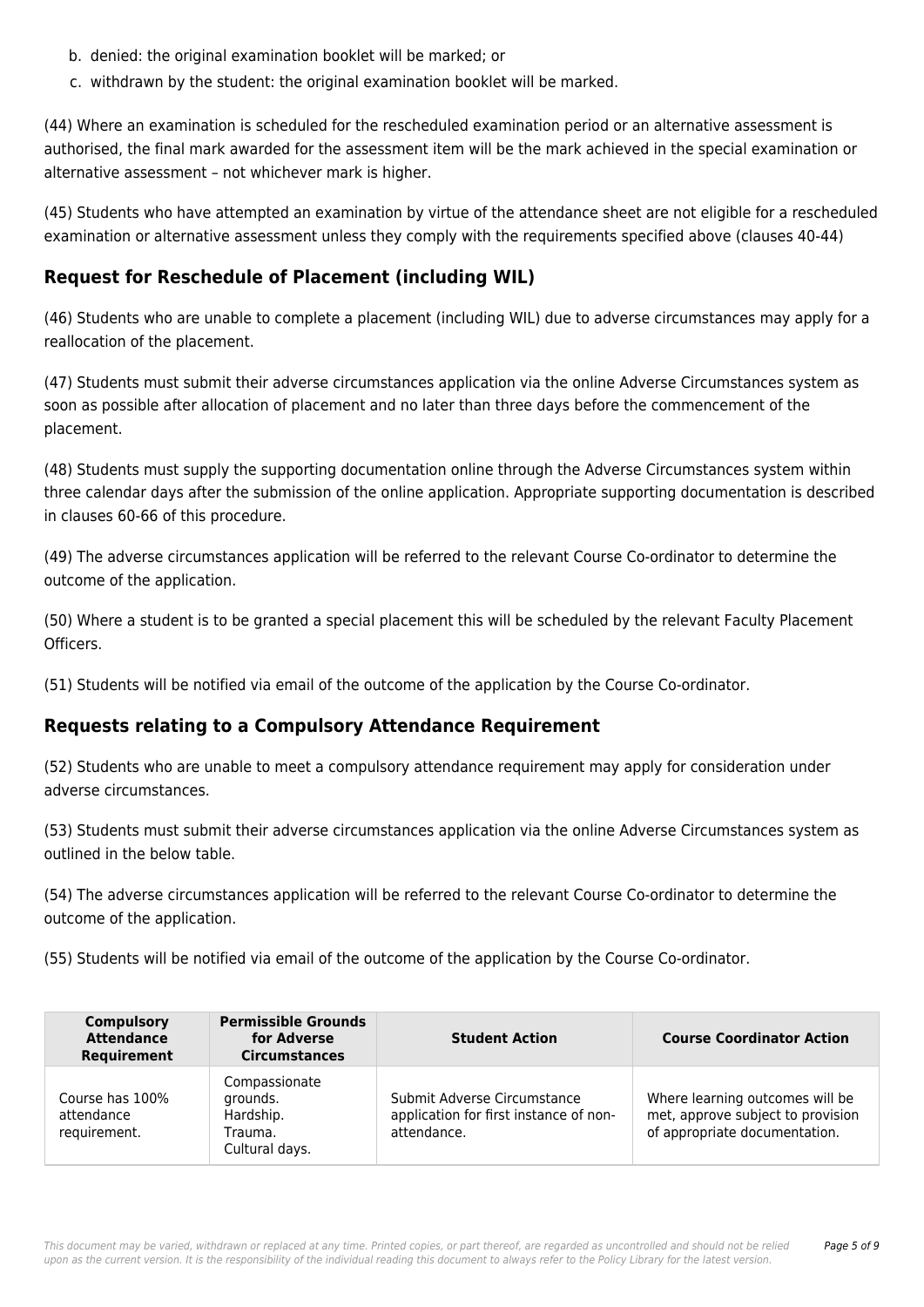| <b>Compulsory</b><br><b>Attendance</b><br>Requirement | <b>Permissible Grounds</b><br>for Adverse<br><b>Circumstances</b>                                  | <b>Student Action</b>                                                                                                                                                                  | <b>Course Coordinator Action</b>                                                                                                                                                      |
|-------------------------------------------------------|----------------------------------------------------------------------------------------------------|----------------------------------------------------------------------------------------------------------------------------------------------------------------------------------------|---------------------------------------------------------------------------------------------------------------------------------------------------------------------------------------|
| Course has 100%<br>attendance<br>requirement.         | Unavoidable<br>commitments.                                                                        | Submit Adverse Circumstance<br>application at commencement of<br>term if for a known commitment.                                                                                       | Where learning outcomes will be<br>met, approve subject to provision<br>of appropriate documentation.<br>Documentation required is at the<br>discretion of the Course<br>Coordinator. |
| Course has 80%<br>attendance<br>requirement.          | Compassionate<br>grounds.<br>Hardship.<br>Trauma.<br>Cultural days.                                | Submit Adverse Circumstance<br>application where it becomes<br>evident that the 80% attendance<br>requirement will not be met.                                                         | Approve subject to provision of<br>appropriate documentation.                                                                                                                         |
| Course has 80%<br>attendance<br>requirement.          | Unavoidable<br>commitments.                                                                        | Submit Adverse Circumstance<br>application where it becomes<br>evident that the 80% attendance<br>requirement will not be met or at<br>commencement of term for a<br>known commitment. | Approve subject to provision of<br>appropriate documentation.<br>Documentation required is at the<br>discretion of the Course<br>Coordinator.                                         |
| Course has other<br>attendance<br>requirement.        | Compassionate<br>grounds.<br>Hardship.<br>Trauma.<br>Cultural days.<br>Unavoidable<br>commitments. | Submit Adverse Circumstance<br>application where it becomes<br>evident that the attendance<br>requirement will not be met.                                                             | Where learning outcomes will be<br>met, approve subject to provision<br>of appropriate documentation.                                                                                 |

# **Extraordinary Circumstances**

(56) In extraordinary adverse circumstances, after all other options have been explored, the Course Co-ordinator or Head of School may recommend to the School Assessment Body that an adverse circumstances application will be taken into consideration for the determination of a final result in a course.

(57) Marks will not be modified as an outcome of these applications, but a recommendation for an alternative assessment item may be considered by the School Assessment Body.

(58) Where an examination is scheduled for the rescheduled examination period or an alternative assessment item is authorised, the final mark awarded for the assessment item will be the mark achieved in the special examination or alternative assessment – not whichever mark is higher.

(59) In extraordinary circumstances an adverse circumstances application may be referred to Campus care for advice.

#### **Supporting Documentation**

(60) Students are required to submit any adverse circumstances supporting documentation online through the Adverse Circumstances system.

(61) The decision maker, whether Head of School or Course Co-ordinator (or nominee) may request a copy of the supporting documentation from the student at any time.

(62) As per clause 59 in extraordinary circumstances, and when deemed necessary for the welfare of the student, a disclosure may be made to Campus care.

(63) All documentation provided must be submitted through the Adverse Circumstances system as described in clauses 15-20 of the [Adverse Circumstances Affecting Assessment Items Policy](https://policies.newcastle.edu.au/document/view-current.php?id=235).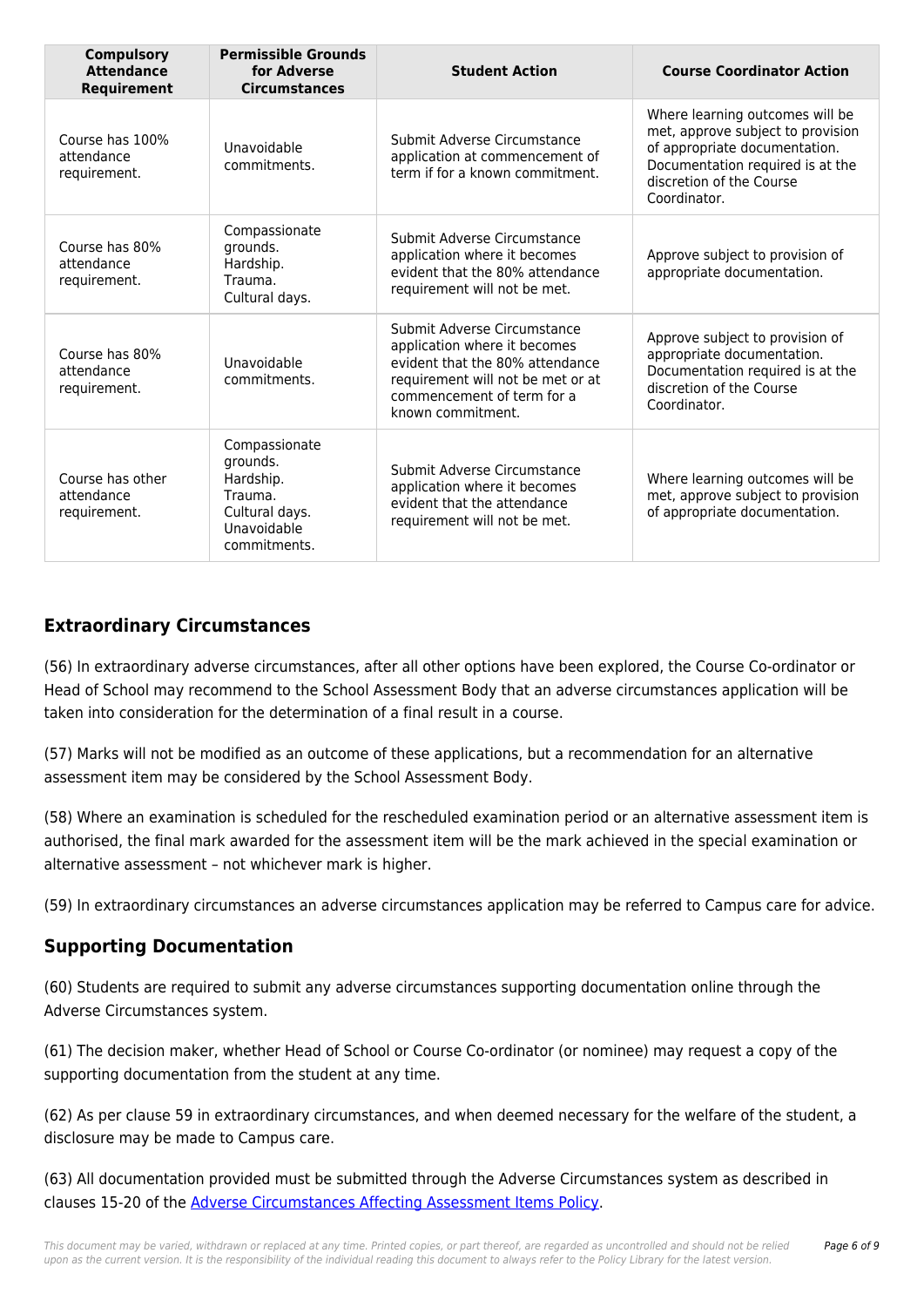(64) Students are responsible for ensuring the authenticity of any documentation that they provide to the University as described in clauses 15-20 of the [Adverse Circumstances Affecting Assessment Items Policy](https://policies.newcastle.edu.au/document/view-current.php?id=235).

(65) Documents translated into English will be accepted if the translation agency is accepted by the Universities Admissions Centre (NSW and ACT) Pty Ltd (UAC).

(66) Allowable supporting documentation may include:

- a. a letter or medical certificate from an accepted health professional, which should include the date(s) that the health grounds have adversely affected the relevant assessment item(s);
- b. evidence demonstrating compassionate grounds this may include a funeral notice (both newspaper hardcopy or online digital will be accepted) or letter from a [Counselling Service](https://policies.newcastle.edu.au/download.php?id=121&version=1&associated);
- c. evidence demonstrating hardship this may include a letter from a [Counselling Service;](https://policies.newcastle.edu.au/download.php?id=121&version=1&associated)
- d. evidence demonstrating trauma this may include a letter from a police officer, fire officer or letter from a [Counselling Service;](https://policies.newcastle.edu.au/download.php?id=121&version=1&associated)
- e. evidence supporting cultural days, this may include confirmation from the Wollotuka Institute or other cultural body;
- f. evidence supporting unavoidable commitments as a student reservist, an elite sportsperson or religious responsibilities – this may include an official notification or letter from a person/s in authority such as a letter from Elite Athletes Coordinator;
- g. evidence supporting jury duty or other court ordered appearance this may include a court subpoena;
- h. a University issued Reasonable Adjustment Plan (RAP) if the circumstances relate to the condition covered by the Plan;
- i. a letter from a Student Support Advisor or any clinician employed by Health and Wellbeing in Student Central; or
- j. a Statutory Declaration. This document will only be accepted when used to demonstrate compassionate grounds, hardship or trauma and it must be provided with other supporting documentation. Statutory Declarations will not be accepted for health grounds.

University response to the Covid-19: The University is committed to supporting the University and wider community, and reducing the risk of transmission of COVID-19. Until further notice, the University will accept a written statement from students without the need for a medical certificate or JP signature.

# **Appeals**

(67) Students may appeal the outcome of the adverse circumstances application within three working days of being notified of the outcome. The appeal should be made in writing via email to the Director Student Experience & Administration and Academic Registrar.

(68) The Director Student Experience & Administration and Academic Registrar will refer these matters to the relevant Head of School or nominee for consideration and assessment. If the Head of School is also the Course Co-ordinator, the College Pro Vice-Chancellor must consider the appeal.

(69) The Head of School will notify the student of the outcome of the appeal, in writing to the student's University of Newcastle email account, normally within seven working days of receipt.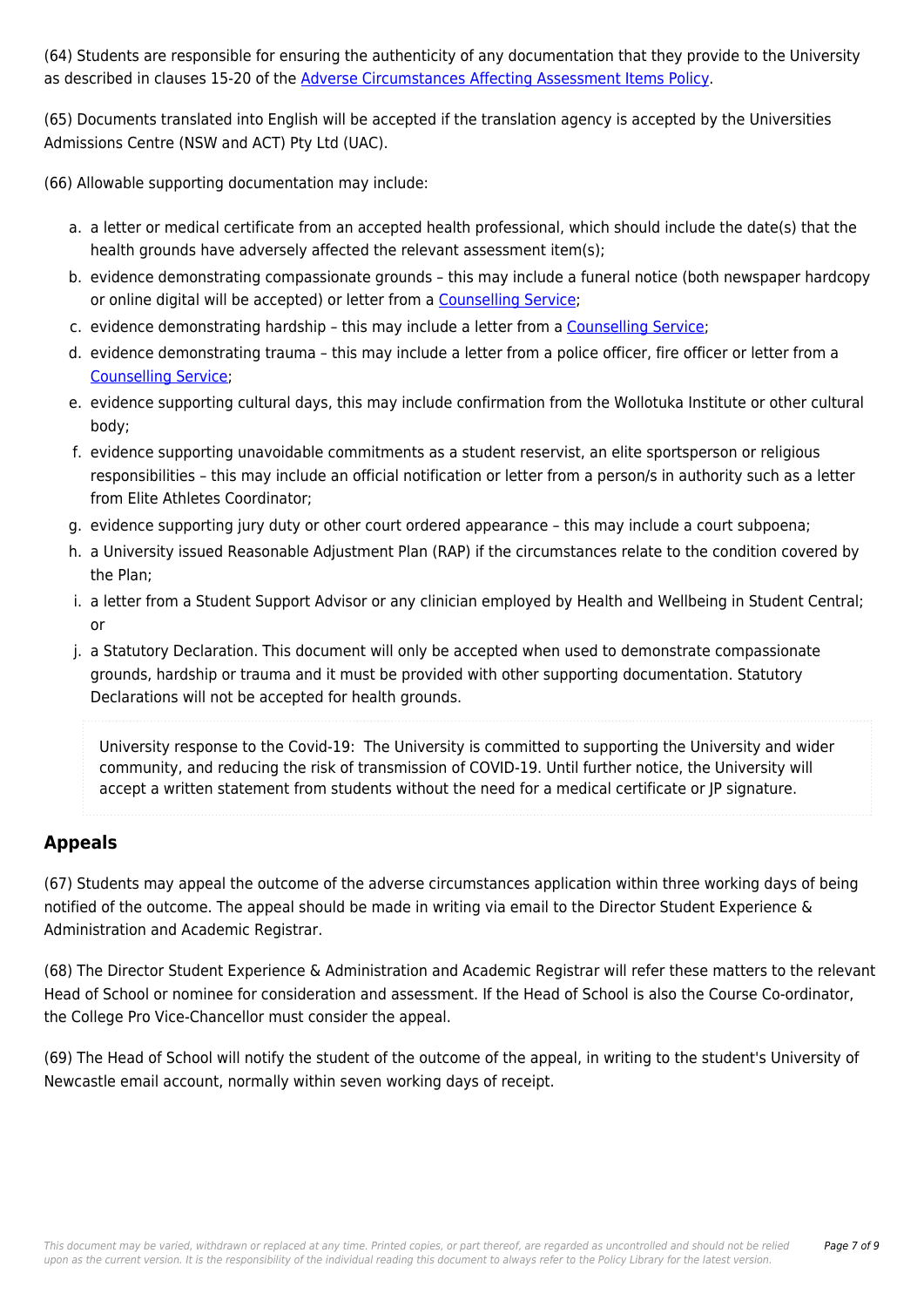#### **Status and Details**

| <b>Status</b>                | Current                                                                          |  |
|------------------------------|----------------------------------------------------------------------------------|--|
|                              |                                                                                  |  |
| <b>Effective Date</b>        | 30th March 2020                                                                  |  |
| <b>Review Date</b>           | 30th June 2020                                                                   |  |
| <b>Approval Authority</b>    | Academic Senate                                                                  |  |
| <b>Approval Date</b>         | 27th March 2020                                                                  |  |
| <b>Expiry Date</b>           | Not Applicable                                                                   |  |
| <b>Responsible Executive</b> | Laura-Anne Bull<br>Pro Vice-Chancellor Student Experience and Academic Registrar |  |
| <b>Enquiries Contact</b>     | Cathie Shanahan<br>Senior Manager, Academic Governance & Compliance              |  |

## **Glossary Terms and Definitions**

**"Council"** - The governing authority of the University established under section 8A of the University of Newcastle Act 1989.

**"Joint Medical Program (JMP)"** - the Bachelor of Medicine or Bachelor of Medical Science and Doctor of Medicine as delivered in partnership by University of Newcastle and University of New England.

**"Working day"** - Any day other than Saturday, Sunday, or a public holiday in Newcastle, on which business may be conducted.

**"Reasonable Adjustment Plan"** - A document developed by a student with disability and the University's AccessAbility Team which records reasonable adjustments.

**"Accepted health professional"** - Medical practitioners including hospital-based medical practitioners; general practitioners; specialist medical practitioners such as psychiatrists, ophthalmologists and surgeons dentists; clinical psychologists; pharmacists; social workers; accredited counsellors or members of the counselling service from PSB Singapore.

**"Assessment item"** - Any form of work used to measure student learning outcomes and to determine the final result for a student in a course.

**"Assumed knowledge"** - The knowledge base upon which a course builds and which is deemed necessary at the commencement of that course to succeed in that course.

**"Calendar days"** - All days in a month including weekends and public holidays.

**"Campus care"** - The program which has been set up as a central point of enquiry for information, advice and support in managing inappropriate, concerning or threatening behaviours.

**"Course"** - When referring to a course offered by the University, a course is a set of learning activities or learning opportunities with defined, assessed and recorded learning outcomes. A course will be identified by an alphanumeric course code and course title. Course types include core courses, compulsory courses, directed courses, capstone courses and electives. For all other uses of this term, the generic definition applies.

**"Student"** - A person formally enrolled in a course or active in a program offered by the University or affiliated entity.

**"In-class examination"** - A quiz, test, laboratory assignment, tutorial exercise or any other work used to measure